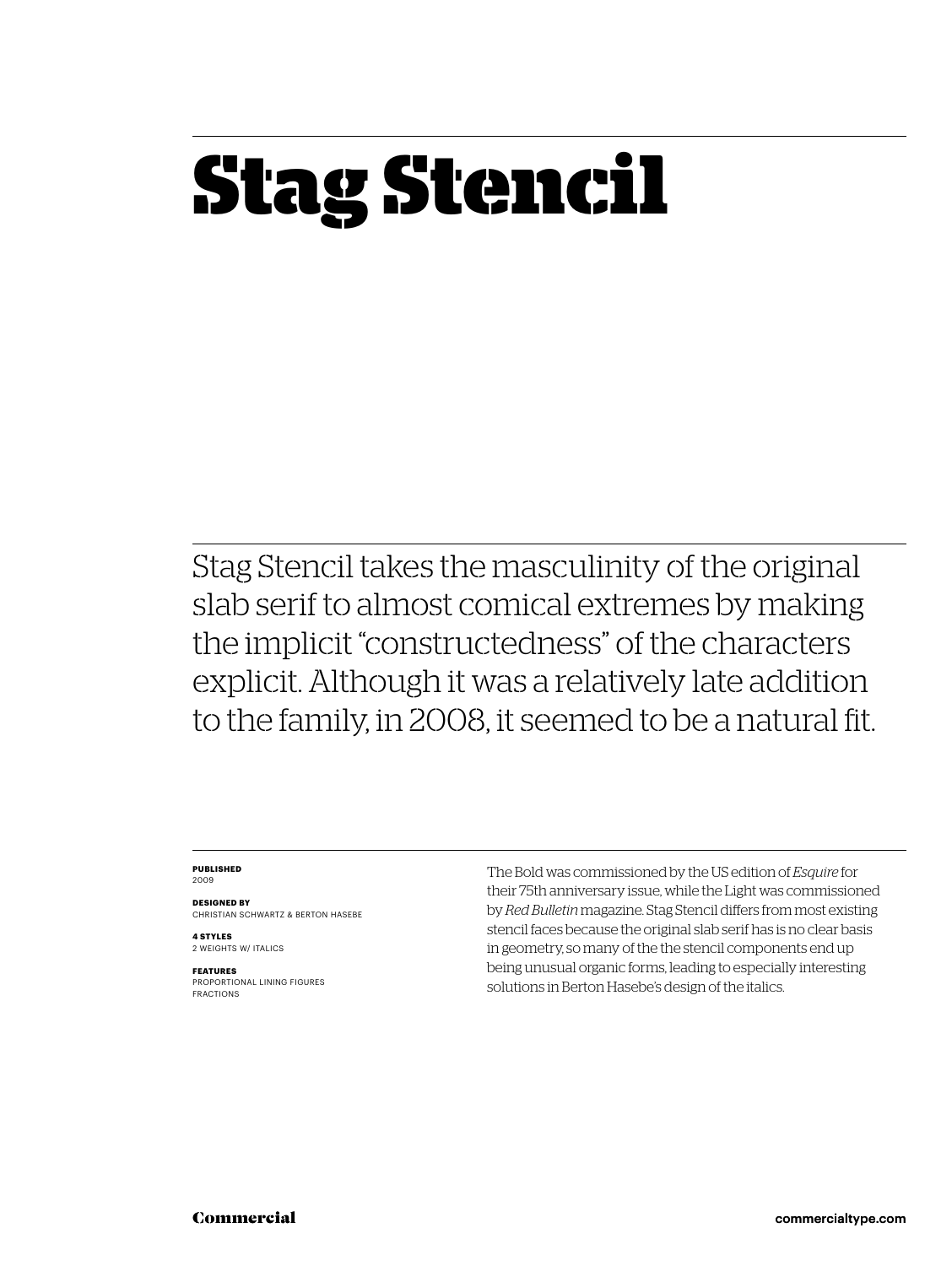### Stag Stencil Light *Stag Stencil Light Italic* **Stag Stencil Bold** *Stag Stencil Bold Italic*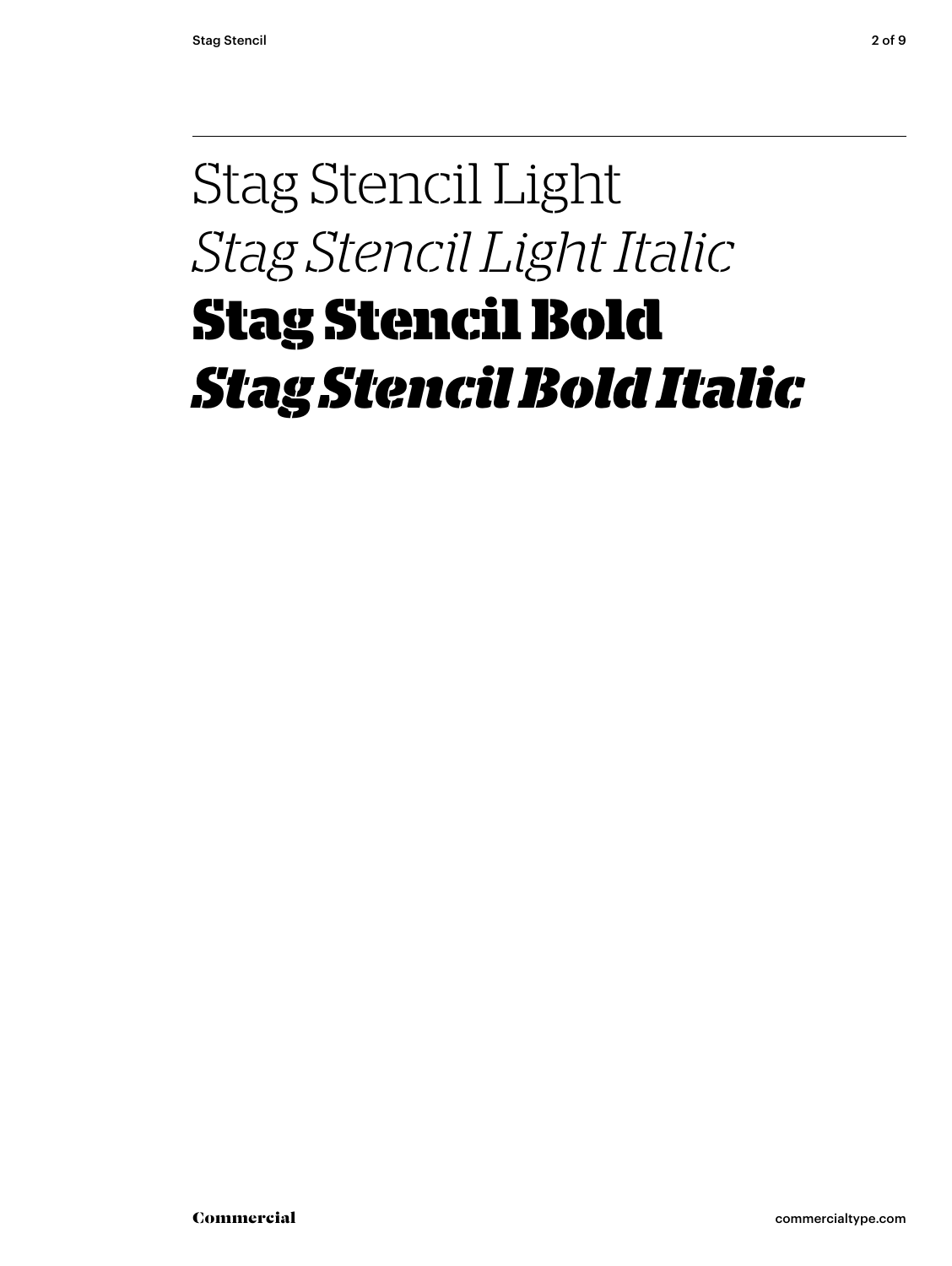# SØRGMODIG Relationships

STAG STENCIL LIGHT, 70 PT



### **REPUBLICS Apostrophe** STAG STENCIL BOLD, 70 PT



STAG STENCIL BOLD, 70 PT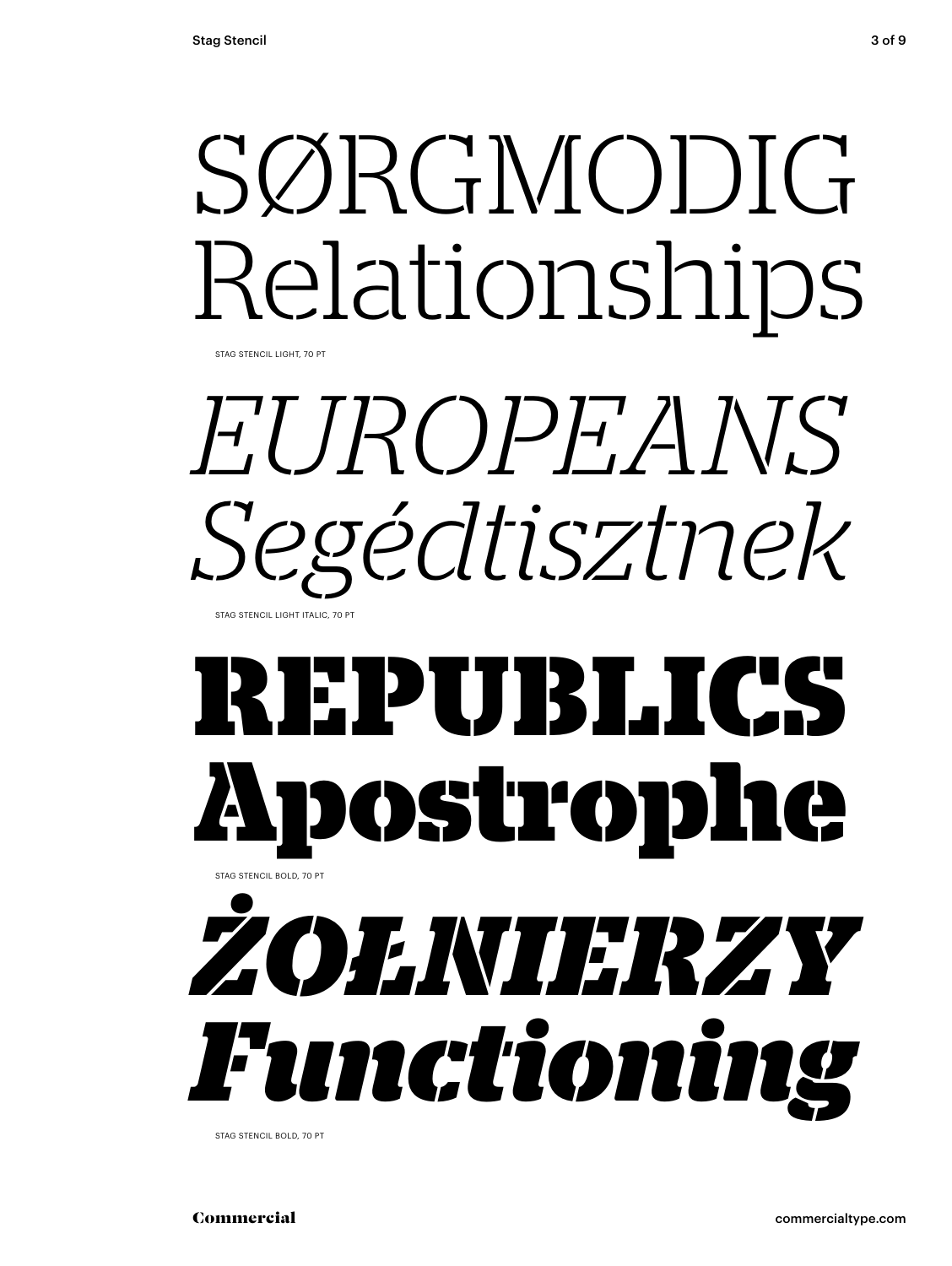Historical circumstance HA IDÚBÖSZÖRMÉNYI Szabolcs-Szatmár-Bereg STAG STENCIL LIGHT, 40 PT

*Preliminary competition GEMEENTEBESTUREN Introduced in April 2004* STAG STENCIL LIGHT ITALIC, 40 PT

### **Nordrhein-Westfalen KESKI-POHJANMAA San Giorgio Maggiore**

STAG STENCIL BOLD, 40 PT

### *268,923 people reside POLYCHORAL STYLE Groningen, Overjissel*

STAG STENCIL BOLD ITALIC, 40 PT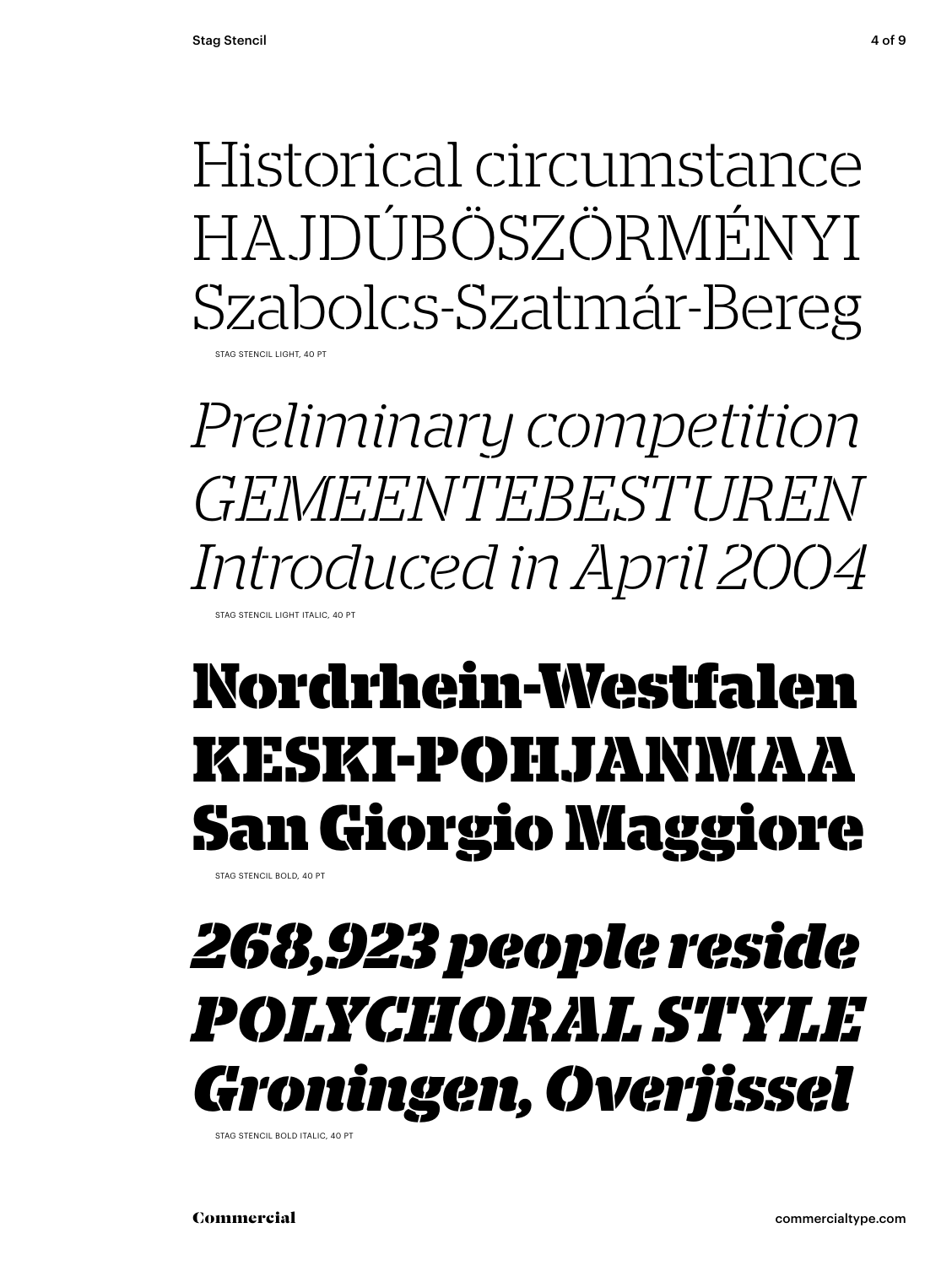'WELTANSCHAUUNG' IN PHILOSOPHY Norður-Þingeyjarsýsla, Rangárvallasýsla The average rainfall is 1,125.0 millimetres AN INCREASINGLY CHAOTIC SYSTEM Norra Österbotten, Södra Savolax, Åland STAG STENCIL LIGHT, 24 PT

*THE MUNICIPALITY OF STRATHCONA Giuseppe Pinot-Gallizio, Raoul Vaneigem Œuvres cinématographiques complètes? SIGNIFICANT POST-MODERN THEORY London Psychogeographical Committee* STAG STENCIL LIGHT ITALIC, 24 PT [ALTERNATE R, a, z]

**BORNHOLMS REGIONSKOMMUNE Hurlements en faveur de Sade, 1952 Ministeriële verantwoordelijkheid KISKŐRÖSI, FÜZESABONYI, GYŐRI International Modern Architecture**

STAG STENCIL BOLD, 24 PT

*GRUBER-DE GASPERI AGREEMENT The Taft -Katsura Agreement in 1905 Divided into 29 administrative areas THE EXCLUSION OF THE SPURISTS Movement for an Imaginist Bauhaus*

STAG STENCIL BOLD ITALIC, 24 PT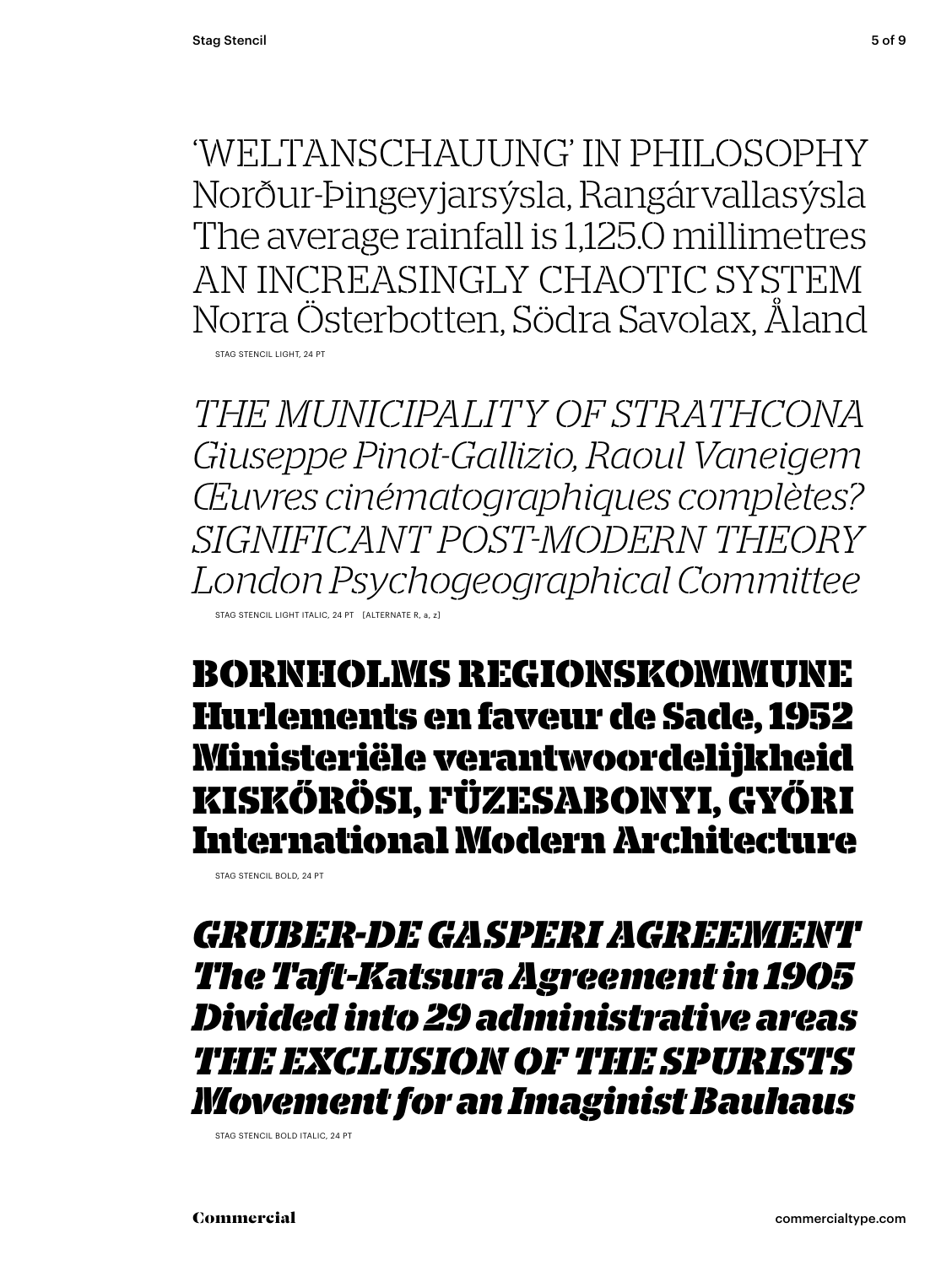| <b>UPPERCASE</b>                               | ABCDEFGHIJKLMNOPQRSTUVWXYZ                                                                                      |
|------------------------------------------------|-----------------------------------------------------------------------------------------------------------------|
| LOWERCASE                                      | abcdefghijklmnopqrstuvwxyz                                                                                      |
| <b>STANDARD PUNCTUATION</b>                    | $ 12?\ldots---()13/1\&@```",\&\&\&\*`$                                                                          |
| ALL-CAP PUNCTUATION                            | --—@•¶†‡                                                                                                        |
| <b>LIGATURES</b>                               | fb fh fi fi fk fl ff ffb ffh ffi ffj ffk ffl                                                                    |
| PROPORTIONAL LINING<br>default figures         | \$£€¥1234567890¢%‰ <sup>ao</sup> #°<+=-×÷>                                                                      |
| PREBUILT FRACTIONS                             | $\frac{1}{2}$ $\frac{1}{3}$ $\frac{2}{3}$ $\frac{1}{4}$ $\frac{3}{4}$ $\frac{3}{8}$ $\frac{5}{8}$ $\frac{7}{8}$ |
| <b>NUMERATORS &amp;</b><br><b>DENOMINATORS</b> | $\left  \right $ 0123456789/0123456789                                                                          |
| STYLISTIC ALTERNATES                           | 669969«»<>&                                                                                                     |
| <b>ACCENTED UPPERCASE</b>                      | ÁÂÀÄÅÃĂĀAÆÇĆČĈĊĎĐÉÊÈËĔĒĒĘĞĜ<br>GĠĦĤĺÎÌĬĪĪĮĴĶŁĹĽĻÑŃŇNÓÔÒÖÕŐŌØ<br>ŒŔŘŖŠŚŞŜŞÞŤŢÚÛÙÜŬŬŨŪŲŮÝŸŽŹŻ                     |
| ACCENTED LOWERCASE                             | áâàäåãăāaæçćčĉċďđðéêèëĕēeğĝģġħĥ<br>ıíîìïiiiijíkłĺľḷñńňnóôòöõőōøœŕřŗßšśşŝş                                       |

þťţúûùüŭűūųůýÿžźż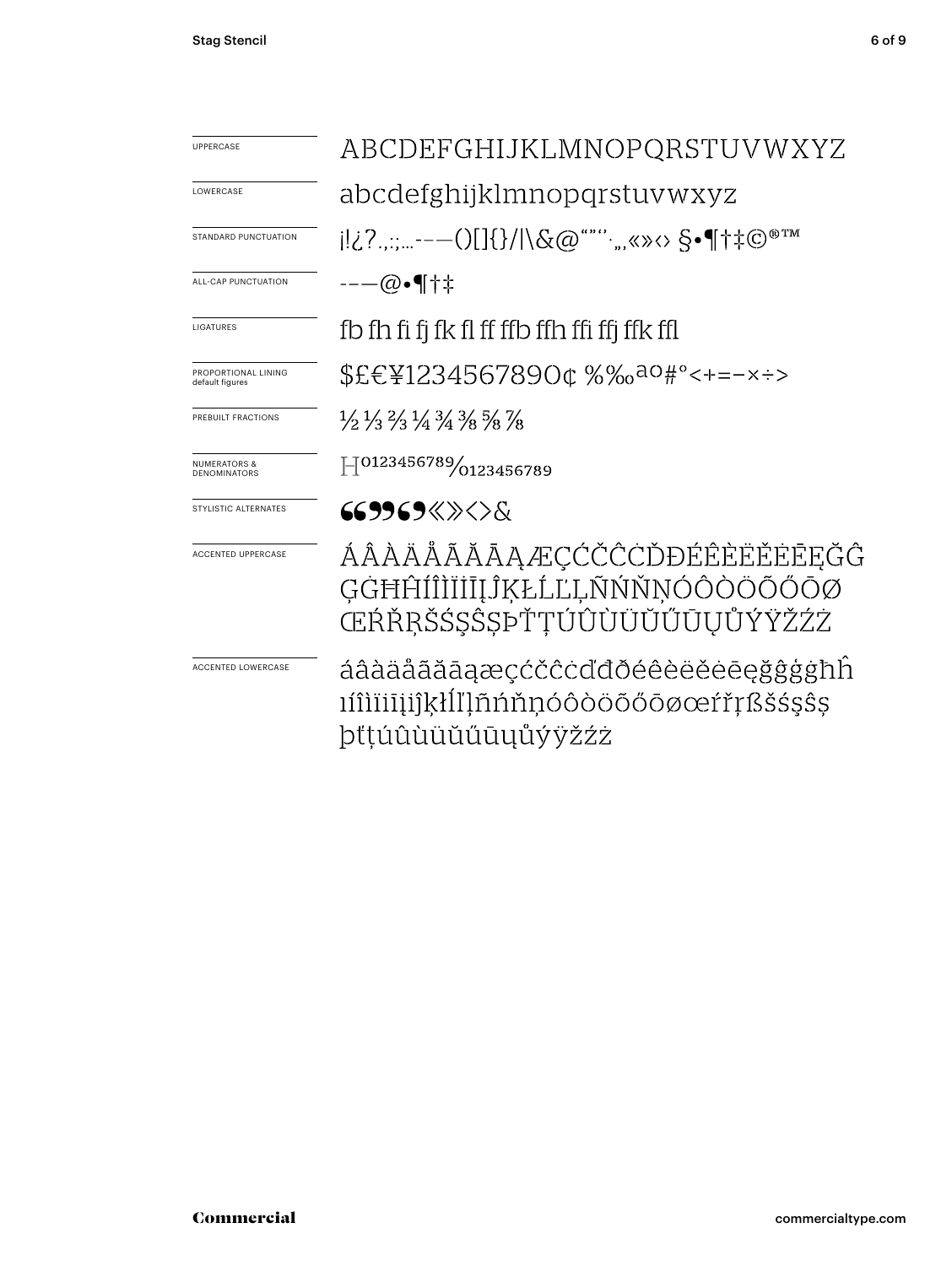| UPPERCASE                                      | <i>ABCDEFGHIJKLMNOPQRSTUVWXYZ</i>                                                                                                      |
|------------------------------------------------|----------------------------------------------------------------------------------------------------------------------------------------|
| LOWERCASE                                      | abcdefghijklmnopqrstuvwxyz                                                                                                             |
| <b>STANDARD PUNCTUATION</b>                    | j ¿?,,:;---()[]{}/ \&@""'';,,«»<> §•¶†‡©®™                                                                                             |
| ALL-CAP PUNCTUATION                            | --—@•¶†‡                                                                                                                               |
| LIGATURES                                      | fb fh fi fi fk fl ff ffb ffh ffi ffi ffk ffl                                                                                           |
| PROPORTIONAL LINING<br>default figures         | \$£€¥1234567890¢%‰ <sup>ao</sup> #°<+=-×÷>                                                                                             |
| PREBUILT FRACTIONS                             | $\frac{1}{2}$ $\frac{1}{3}$ $\frac{2}{3}$ $\frac{1}{4}$ $\frac{3}{4}$ $\frac{3}{8}$ $\frac{5}{8}$ $\frac{7}{8}$                        |
| <b>NUMERATORS &amp;</b><br><b>DENOMINATORS</b> | H0123456789/0123456789                                                                                                                 |
| STYLISTIC ALTERNATES                           | Rafgyz & ŔŘŖ áâàäåãăāąğĝģġýÿžźż<br>fb fh fi fi fk fl ff ffb ffh ffi ffi ffk ffl $\mathsf{GS9969}\!\!\ll\!\!\times\!\!\times\!\!\times$ |
| <b>ACCENTED UPPERCASE</b>                      | ÁÂÀÄÄÃĂĀĀĄÆÇĆČĈŨĎĐÉÊÈËËĒĒĘĞĜ<br>ĢĠĦĤĺÎÌĬĬĪĪĴĶŁĹĽĻÑŃŇŅÓÔÒÖÕŐŌØ<br>ŒŔŘŖŠŚŞŜȘÞŤŢÚÛÙÜŬŬŰŪŲŮÝŸŽŹŻ                                           |
| <b>ACCENTED LOWERCASE</b>                      | áâàäåããāaæçćčĉcďđðéêèëĕēegggghh<br>ıíîìïiīįiĵķłĺľļñńňṇóôòöõőōøœŕřŗßšśşŝş<br><i>þťţúûùüŭűűūųůýÿžźż</i>                                  |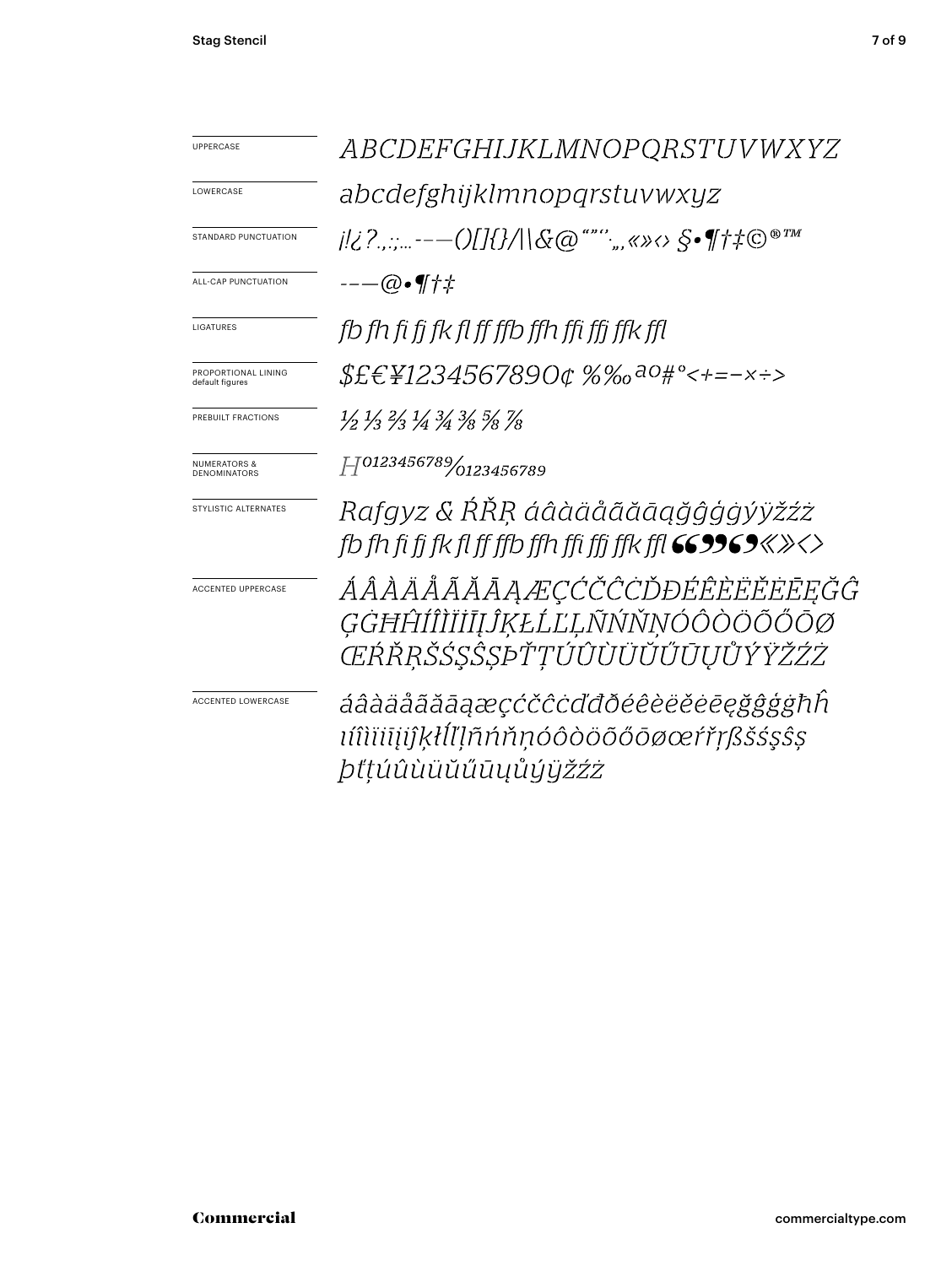

 $\overline{R_{R\text{-}f\text{-}g\text{-}y\text{-}z\text{-}R\text{-}a}}$   $\overline{Rag}$   $\overline{Bluff}$  &  $\overline{Lazy}$   $\overline{Rag}$   $\overline{Bluff}$  &  $\overline{Lazy}$